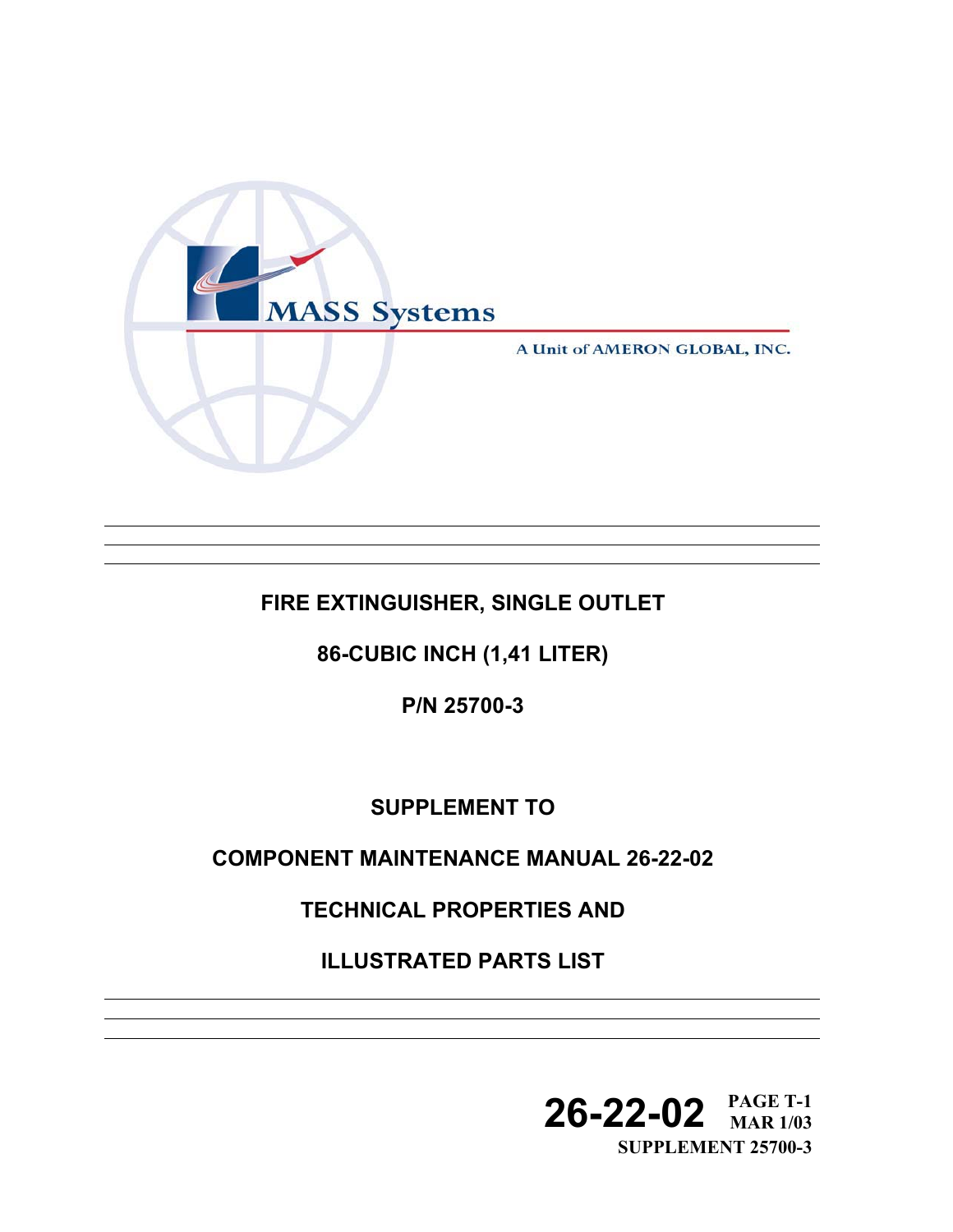

#### **CONFIDENTIALITY NOTICE**

This document contains confidential and proprietary information, which is the property of MASS Systems, Unit of Ameron Global, Inc. and shall not be copied or reproduced, in whole or in part, or the contents divulged or used for manufacture, without the specific written permission of MASS Systems, Unit of Ameron Global, Inc. Recipient, by acceptance, use, or retention of this document, acknowledges and agrees to the foregoing and covenants to maintain the contents in confidence.

#### **TECHNICAL DATA EXPORT NOTICE**

This data is exported to the requirements of the United States Government Export Administration Act of 1969, as amended, and promulgated by the export administration regulations as issued by the U. S. Department of Commerce. The data may not be reproduced and shall not, without the written permission of MASS Systems, Unit of Ameron Global, Inc., be used for purposes of manufacture, or shall it be disclosed, reexported, nor transmitted directly or indirectly from the importing country to any person, government, governmental entity or institution of another foreign government. It is understood and agreed that the use of this data shall be limited to the following purposes: (i) use by Support Service Contractors (except for manufacture), (ii) emergency repair or overhaul work, (iii) receiving inspection of hardware, (iv) evaluation of a bid or proposal. By acknowledgement of receipt of data containing this legend, importer agrees to comply thereto.

#### **PMA PARTS NOTICE**

MASS Systems, A Unit of Ameron Global, Inc. authorizes the use of FAA-PMA component parts approved for use on the fire extinguisher application.

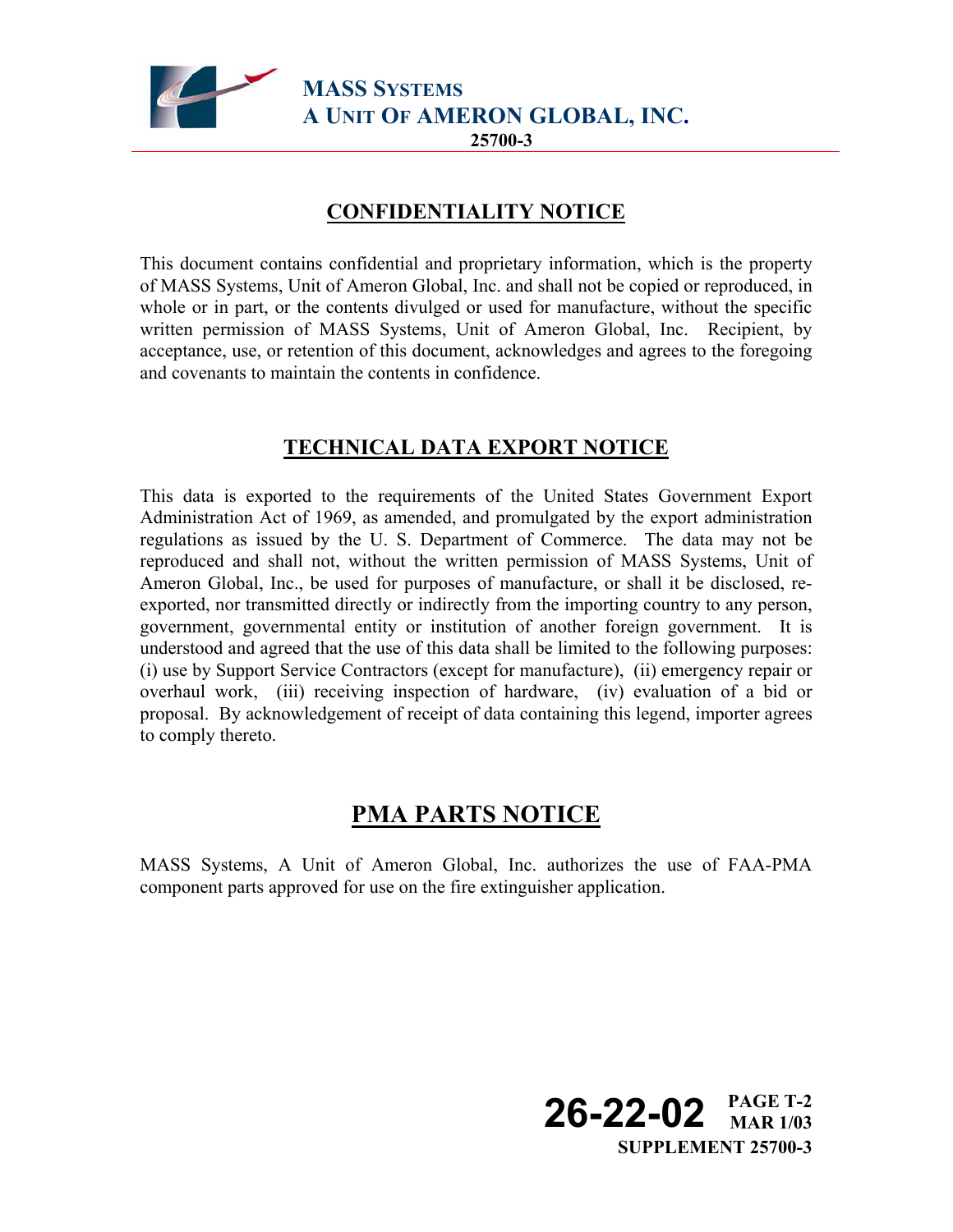

**25700-3**

#### **RECORD OF REVISIONS**

| REV. | <b>ISSUE</b> | <b>DATE</b>  | $\overline{BY}$ |
|------|--------------|--------------|-----------------|
| NO.  | <b>DATE</b>  | <b>FILED</b> |                 |
|      |              |              |                 |
|      |              |              |                 |
|      |              |              |                 |
|      |              |              |                 |
|      |              |              |                 |
|      |              |              |                 |
|      |              |              |                 |
|      |              |              |                 |
|      |              |              |                 |
|      |              |              |                 |
|      |              |              |                 |
|      |              |              |                 |
|      |              |              |                 |
|      |              |              |                 |
|      |              |              |                 |
|      |              |              |                 |
|      |              |              |                 |
|      |              |              |                 |
|      |              |              |                 |
|      |              |              |                 |
|      |              |              |                 |
|      |              |              |                 |
|      |              |              |                 |
|      |              |              |                 |
|      |              |              |                 |
|      |              |              |                 |
|      |              |              |                 |

| $\overline{\text{BY}}$ | REV. | <b>ISSUE</b> | <b>DATE</b>  | $\overline{\rm BY}$ |
|------------------------|------|--------------|--------------|---------------------|
|                        | NO.  | <b>DATE</b>  | <b>FILED</b> |                     |
|                        |      |              |              |                     |
|                        |      |              |              |                     |
|                        |      |              |              |                     |
|                        |      |              |              |                     |
|                        |      |              |              |                     |
|                        |      |              |              |                     |
|                        |      |              |              |                     |
|                        |      |              |              |                     |
|                        |      |              |              |                     |
|                        |      |              |              |                     |
|                        |      |              |              |                     |
|                        |      |              |              |                     |
|                        |      |              |              |                     |
|                        |      |              |              |                     |
|                        |      |              |              |                     |
|                        |      |              |              |                     |
|                        |      |              |              |                     |
|                        |      |              |              |                     |
|                        |      |              |              |                     |
|                        |      |              |              |                     |
|                        |      |              |              |                     |
|                        |      |              |              |                     |
|                        |      |              |              |                     |
|                        |      |              |              |                     |
|                        |      |              |              |                     |
|                        |      |              |              |                     |
|                        |      |              |              |                     |
|                        |      |              |              |                     |
|                        |      |              |              |                     |
|                        |      |              |              |                     |
|                        |      |              |              |                     |
|                        |      |              |              |                     |
|                        |      |              |              |                     |
|                        |      |              |              |                     |
|                        |      |              |              |                     |
|                        |      |              |              |                     |
|                        |      |              |              |                     |
|                        |      |              |              |                     |
|                        |      |              |              |                     |
|                        |      |              |              |                     |
|                        |      |              |              |                     |
|                        |      |              |              |                     |
|                        |      |              |              |                     |

**26-22-02 PAGE RR-1/RR-2 MAR 1/03 SUPPLEMENT 25700-3**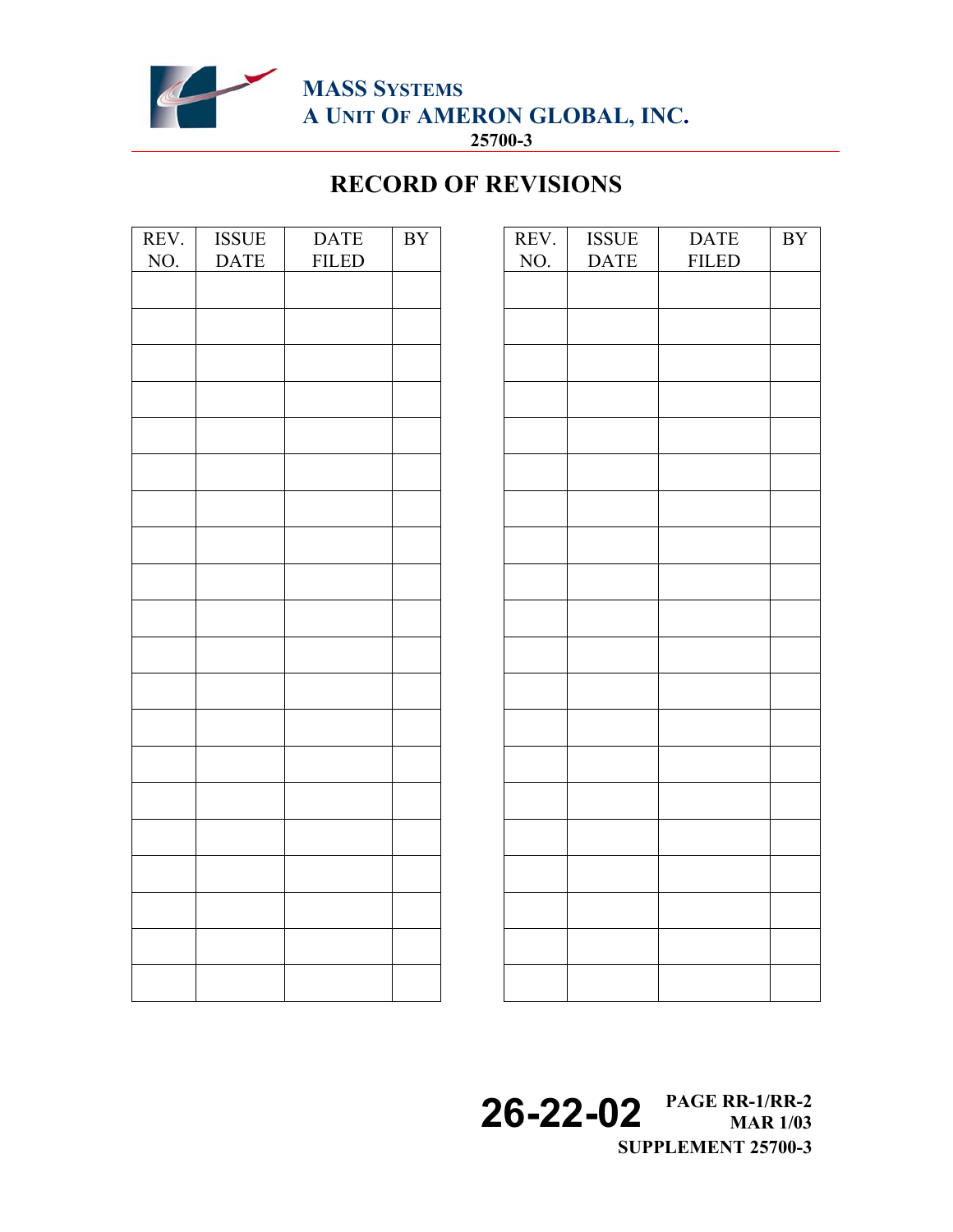

#### **RECORD OF TEMPORARY REVISIONS**

| REV. NO. | $\overline{\mathsf{PAGE}}$<br><b>NUMBER</b> | <b>ISSUE</b><br><b>DATE</b> | $\rm BY$ | <b>DATE</b><br><b>REMOVED</b> | $\rm BY$ |
|----------|---------------------------------------------|-----------------------------|----------|-------------------------------|----------|
|          |                                             |                             |          |                               |          |
|          |                                             |                             |          |                               |          |
|          |                                             |                             |          |                               |          |
|          |                                             |                             |          |                               |          |
|          |                                             |                             |          |                               |          |
|          |                                             |                             |          |                               |          |
|          |                                             |                             |          |                               |          |
|          |                                             |                             |          |                               |          |
|          |                                             |                             |          |                               |          |
|          |                                             |                             |          |                               |          |
|          |                                             |                             |          |                               |          |
|          |                                             |                             |          |                               |          |
|          |                                             |                             |          |                               |          |
|          |                                             |                             |          |                               |          |
|          |                                             |                             |          |                               |          |
|          |                                             |                             |          |                               |          |
|          |                                             |                             |          |                               |          |
|          |                                             |                             |          |                               |          |
|          |                                             |                             |          |                               |          |
|          |                                             |                             |          |                               |          |

**26-22-02 PAGE RTR-1/RTR-2 MAR 1/03 SUPPLEMENT 25700-3**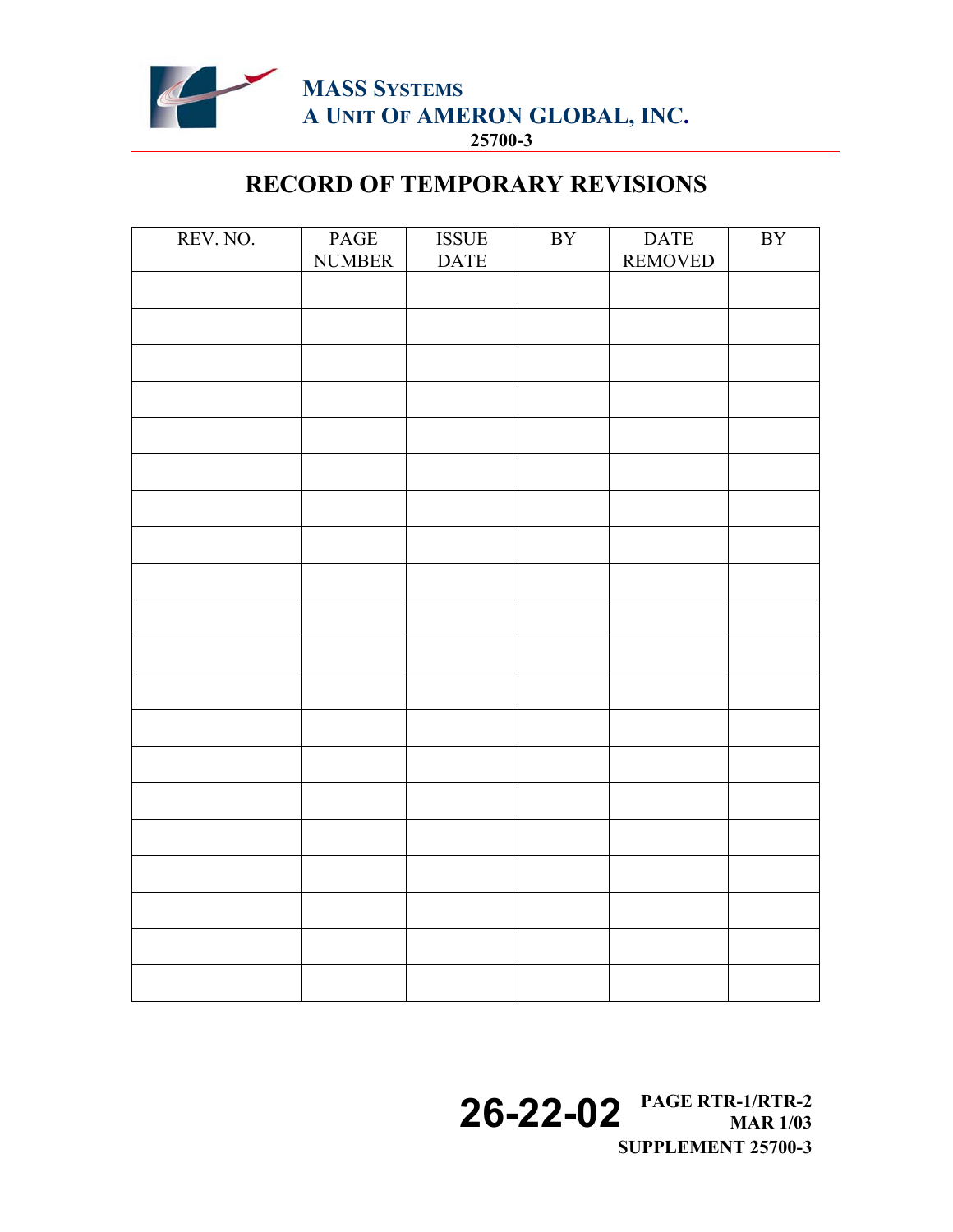

**25700-3**

# **SERVICE BULLETIN LIST**

| <b>SERVICE BULLETIN</b> | <b>ISSUE DATE</b> | <b>DATE FILED</b> | $\rm BY$                      |
|-------------------------|-------------------|-------------------|-------------------------------|
| 25700-26-2              | JAN 30/03         | <b>MAR 1/03</b>   | <b>MASS</b><br><b>SYSTEMS</b> |
|                         |                   |                   |                               |
|                         |                   |                   |                               |
|                         |                   |                   |                               |
|                         |                   |                   |                               |
|                         |                   |                   |                               |
|                         |                   |                   |                               |
|                         |                   |                   |                               |
|                         |                   |                   |                               |
|                         |                   |                   |                               |
|                         |                   |                   |                               |
|                         |                   |                   |                               |
|                         |                   |                   |                               |
|                         |                   |                   |                               |
|                         |                   |                   |                               |
|                         |                   |                   |                               |
|                         |                   |                   |                               |
|                         |                   |                   |                               |
|                         |                   |                   |                               |
|                         |                   |                   |                               |
|                         |                   |                   |                               |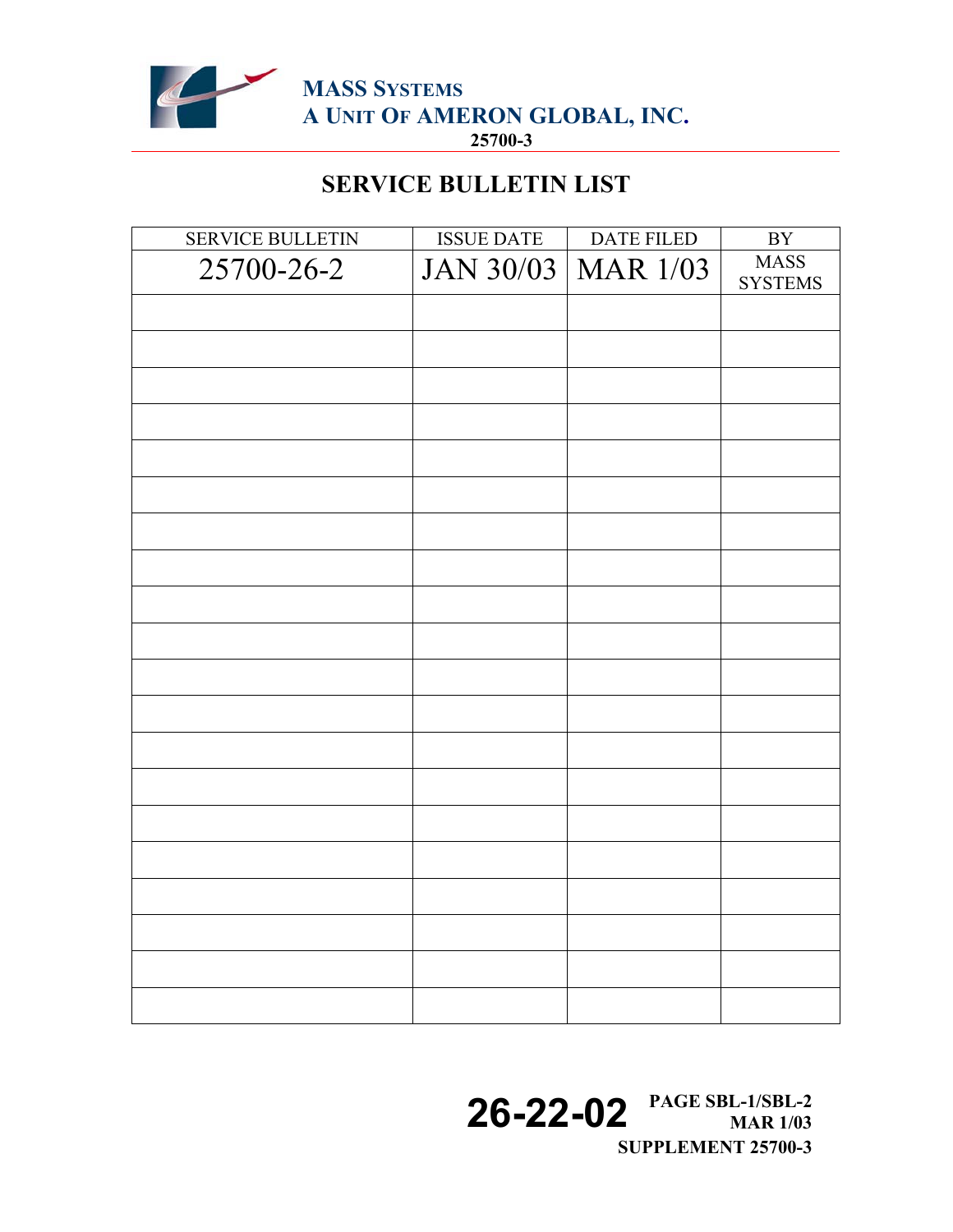

**MASS SYSTEMS A UNIT OF AMERON GLOBAL, INC.**

**25700-3**

## **LIST OF EFFECTIVE PAGES**

| <b>Subject</b>                                              | Page                         | Date                                                                  |
|-------------------------------------------------------------|------------------------------|-----------------------------------------------------------------------|
| <b>Title Page</b><br><b>Notices</b>                         | <b>T-1</b><br>$T-2$          | <b>Mar 1/03</b><br><b>Mar 1/03</b>                                    |
| <b>Record of Revisions</b>                                  | <b>RR-1</b><br>$RR-2$        | <b>Mar 1/03</b><br><b>Blank</b>                                       |
| <b>Record of Temporary</b><br><b>Revisions</b>              | $RTR-1$<br>$RTR-2$           | <b>Mar 1/03</b><br><b>Blank</b>                                       |
| <b>Service Bulletin List</b>                                | SBL-1<br>$SBL-2$             | <b>Mar 1/03</b><br><b>Blank</b>                                       |
| <b>List of Effective Pages</b>                              | LEP-1<br>$LEP-2$             | <b>Mar 1/03</b><br><b>Blank</b>                                       |
| <b>Technical Properties</b>                                 | 1<br>$\overline{2}$          | <b>Mar 1/03</b><br><b>Mar 1/03</b>                                    |
| <b>Special Tools,</b><br><b>Fixtures</b> , and<br>Equipment | 901<br>902                   | <b>Mar 1/03</b><br><b>Blank</b>                                       |
| <b>Illustrated Parts List</b>                               | 1001<br>1002<br>1003<br>1004 | <b>Mar 1/03</b><br><b>Mar 1/03</b><br><b>Mar 1/03</b><br><b>Blank</b> |

**26-22-02 PAGE LEP-1/LEP-2 MAR 1/03 SUPPLEMENT 25700-3**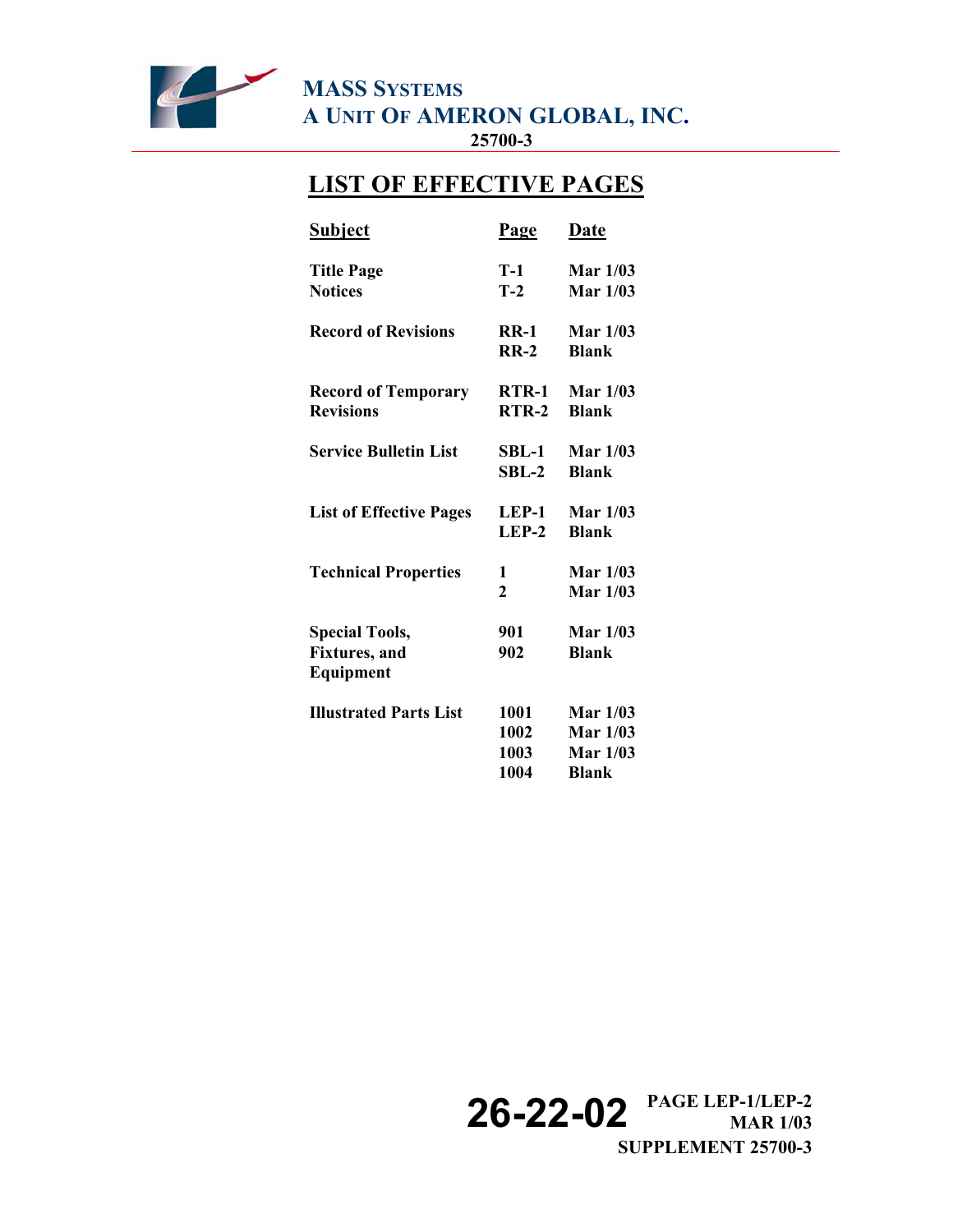

## **TECHNICAL PROPERTIES**

| <b>PROPERTY</b>                                                                                                                                                                                                                                          | <b>SPECIFICATION</b>                                                                                                                                                                                                                       |
|----------------------------------------------------------------------------------------------------------------------------------------------------------------------------------------------------------------------------------------------------------|--------------------------------------------------------------------------------------------------------------------------------------------------------------------------------------------------------------------------------------------|
| Description<br>Part Number<br>Nomenclature<br><b>Customer Specification Number</b><br>Complies With                                                                                                                                                      | 25700-3<br>Fire Extinguisher, Single Outlet<br>332GM590000C<br>MIL-C-22284 and DOT-E 10440-1000                                                                                                                                            |
| <b>Functional Properties</b><br>Internal Volume<br><b>Extinguishing Agent</b><br>Pressuring Gas                                                                                                                                                          | 86-cubic inches (1,41 liters)<br>Bromotrifluoromethane (CBrF <sub>3</sub> )<br>Nitrogen $(N_2)$                                                                                                                                            |
| Pressure Data At $70^{\circ}$ F (21°C)<br><b>Charge Pressure</b><br>Hydrostatic Test Pressure *<br><b>Burst Pressure</b>                                                                                                                                 | 600- to 625-psig (4137 to 4309 kPag)<br>2000-psig (13790 kPag)<br>3000-psig (20685 kPag) minimum                                                                                                                                           |
| <b>Ambient Temperature Range</b><br><b>Safety Relief Temperature</b>                                                                                                                                                                                     | -60°F to +160°F (-50°C to +70°C)<br>205°F to 226°F (96°C to 108°C)                                                                                                                                                                         |
| Weight Data<br>Empty Fire Extinguisher **<br>Extinguishing Agent (full charge)<br>Nitrogen Charge<br>Charged Fire Extinguisher **<br>Weight Check Interval<br>Allowable weight deviation - actual weight<br>versus weight marked on identification plate | 2.30-pounds $(1,04 \text{ kg})$ maximum<br>2.50- to 2.60-pounds (1,13 to 1,18 kg)<br>$0.10$ -pound $(0.05 \text{ kg})$<br>5.00-pounds $(2,27 \text{ kg})$ maximum<br>Once a year is recommended<br>Minus $0.10$ -pound $(0.05 \text{ kg})$ |

\* The fire extinguisher hydrostatic test interval is every 5-years. If 5-years have not elapsed, hydrostatic test can be waived.

\*\* Weight check includes the outlet valve (Item 20). Weight check does **not** include the cartridge (Item 5).

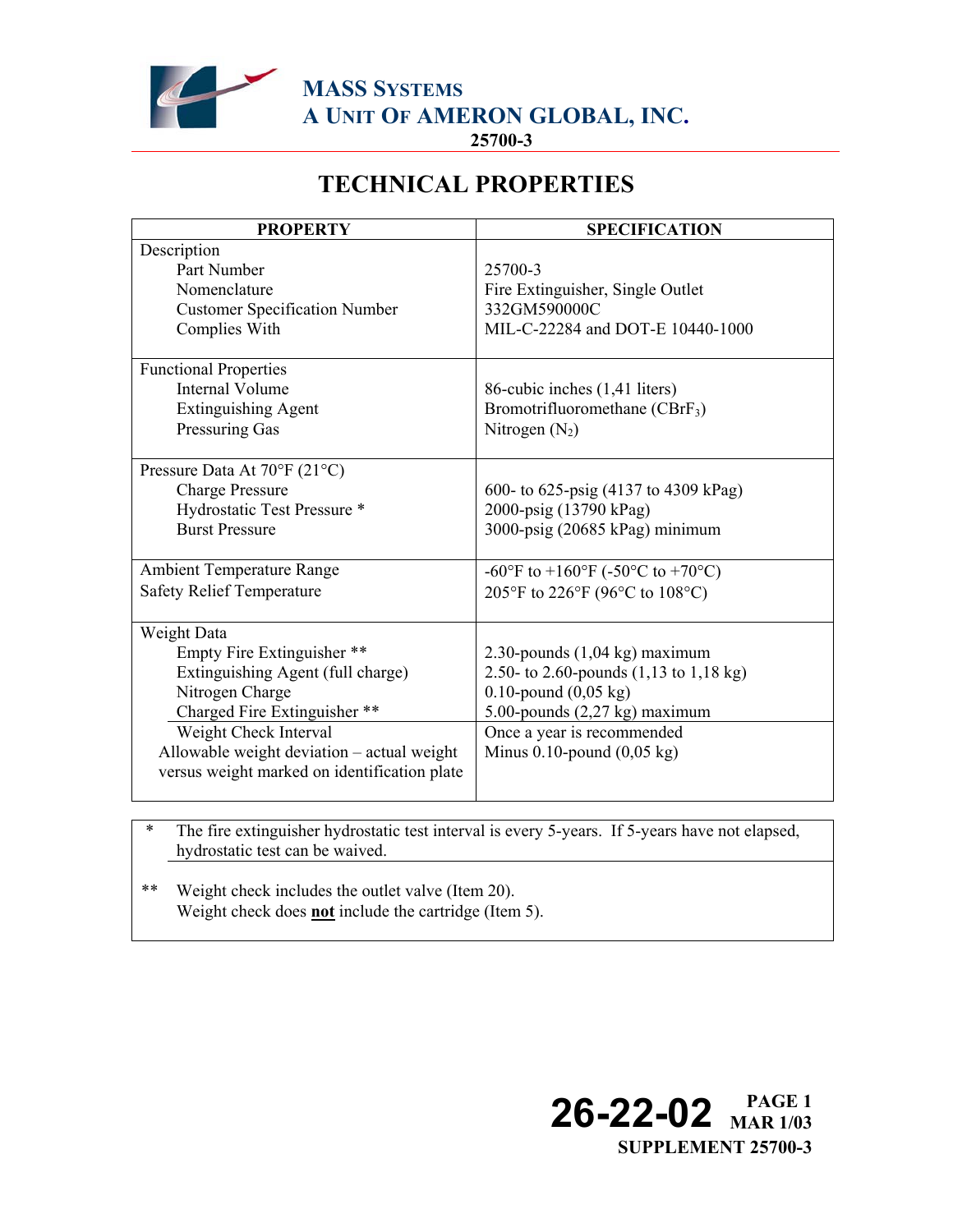

## **MASS SYSTEMS A UNIT OF AMERON GLOBAL, INC.**

**25700-3**

| <b>PROPERTY</b>                    | <b>SPECIFICATION</b>                                                   |
|------------------------------------|------------------------------------------------------------------------|
| Cartridge Data, Dual Bridgewire    |                                                                        |
| Voltage                            | 16- to 30-VDC                                                          |
| <b>Current Rating -All Fire</b>    | 3.5-amperes minimum                                                    |
| No Fire                            | 1.0-ampere, 1.0-Watt for five-minutes maximum                          |
| <b>Test Current</b>                | 0.02-ampere maximum continuous                                         |
| <b>Bridgewire Resistance</b>       | 0.9- to 1.1-Ohm                                                        |
| Electrical Connector, 3 Pin        | MIL-C-83723 Series 3 Class R, Type 08TO3P6                             |
| Maximum Life - Service and Storage | 10-years                                                               |
| Classification                     | 1.4s, UN 0323                                                          |
| Torque                             | 90 to 100 inch-pounds (10,2 to 11,3 N·m)                               |
| Lockwire Size                      | $0.032$ -inch $(0.81$ mm)                                              |
|                                    |                                                                        |
|                                    |                                                                        |
| Pressure Gauge Data                |                                                                        |
| Pressure Range                     | 0- to 1500-psig, 100-psi increments                                    |
|                                    | $(0 to 10342 kPag, 689, 5 kPag increments)$                            |
| Accuracy at 600 psig               | $\pm$ 10-psig ( $\pm$ 68,9 kPag)                                       |
| Accuracy Remainder of Scale        | $\pm 60$ -psig ( $\pm 413,7$ kPag)                                     |
| Orientation to Vertical Centerline | $\pm$ 15-degrees                                                       |
| Outlet Disc Data                   |                                                                        |
| ID Length                          | 0.255- to 0.265-inch $(6,48 \text{ to } 6,73 \text{ mm})$              |
| <b>Flange Thickness</b>            | 0.095- to 0.105-inch $(2,41$ to 2,67 mm)                               |
|                                    |                                                                        |
| Filler with Safety Relief Data     |                                                                        |
| Color Code                         | Blue                                                                   |
| <b>Thread Size</b>                 | MS33656-4                                                              |
| Torque                             | 90 to 100 inch-pounds $(10,2 \text{ to } 11,3 \text{ N}\cdot\text{m})$ |
| Lockwire Size                      | $0.032$ -inch $(0, 81$ mm)                                             |
|                                    |                                                                        |
| Outlet Valve Assembly Data         |                                                                        |
| Thread Size                        | M18 x 1.5                                                              |
| Torque                             | 25 to 30 foot-pounds $(33,9 \text{ to } 40,7 \text{ N}\cdot\text{m})$  |
| Lockwire Size                      | $0.032$ -inch $(0, 81$ mm)                                             |
| Minimum Height Dimension Data      |                                                                        |
| Discharge Boss                     | $0.250$ -inch $(6,35$ mm)                                              |
|                                    |                                                                        |

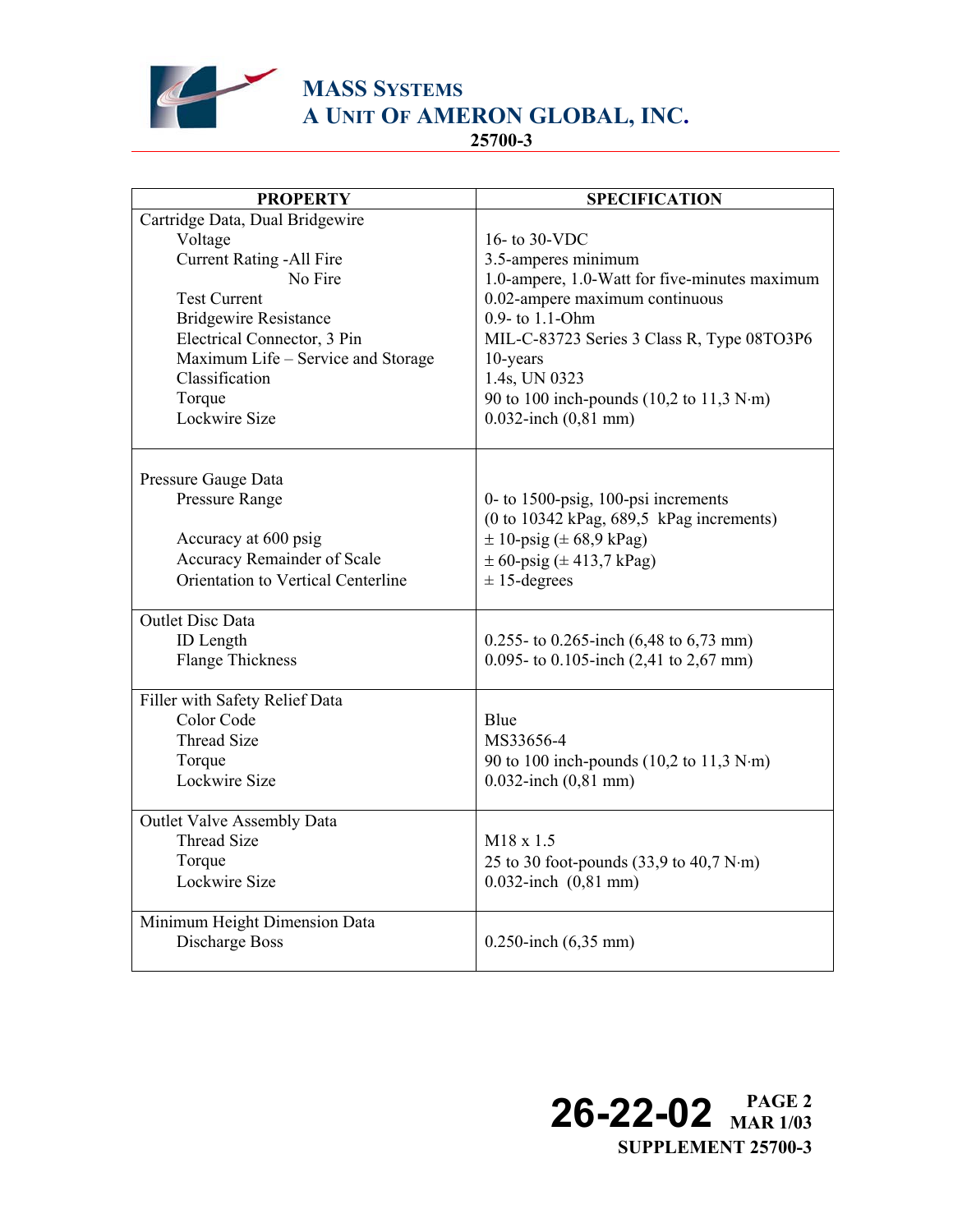

#### **SPECIAL TOOLS, FIXTURES, AND EQUIPMENT**

Special tools, fixtures, and test equipment required for maintenance of the fire extinguishers are listed in Table 901. Equivalent items may be substituted.

| <b>NOMENCLATURE</b>                   | <b>PART OR</b><br><b>SPECIFICATION</b><br><b>NUMBER</b> | <b>SOURCE (CAGE)</b>                                                |
|---------------------------------------|---------------------------------------------------------|---------------------------------------------------------------------|
| Cap, Hydrostatic Test, Discharge Boss | 91021-1                                                 | <b>MASS</b> Systems<br>Unit of Ameron Global, Inc.<br>$(0$ FRR4 $)$ |
| Cradle, Fire Extinguisher             | 91033-86                                                | <b>MASS</b> Systems<br>Unit of Ameron Global, Inc.<br>$(0$ FRR4 $)$ |
| <b>Outlet Safety Cap</b>              | 27319-1                                                 | <b>MASS</b> Systems<br>Unit of Ameron Global, Inc.<br>$(0$ FRR4 $)$ |
| Resurfacing Tool, Discharge Boss      | 91044-1                                                 | <b>MASS</b> Systems<br>Unit of Ameron Global, Inc.<br>$(0$ FRR4 $)$ |
| Safety Chamber, Cartridge             | 91035-2                                                 | <b>MASS</b> Systems<br>Unit of Ameron Global, Inc.<br>$(0$ FRR4 $)$ |
| <b>Welding Fixture</b>                | 91100-1                                                 | <b>MASS</b> Systems<br>Unit of Ameron Global, Inc.<br>$(0$ FRR4 $)$ |

#### **Special Tools, Fixtures, and Equipment Table 901**

**26-22-02 PAGE 901/902 MAR 1/03 SUPPLEMENT 25700-3**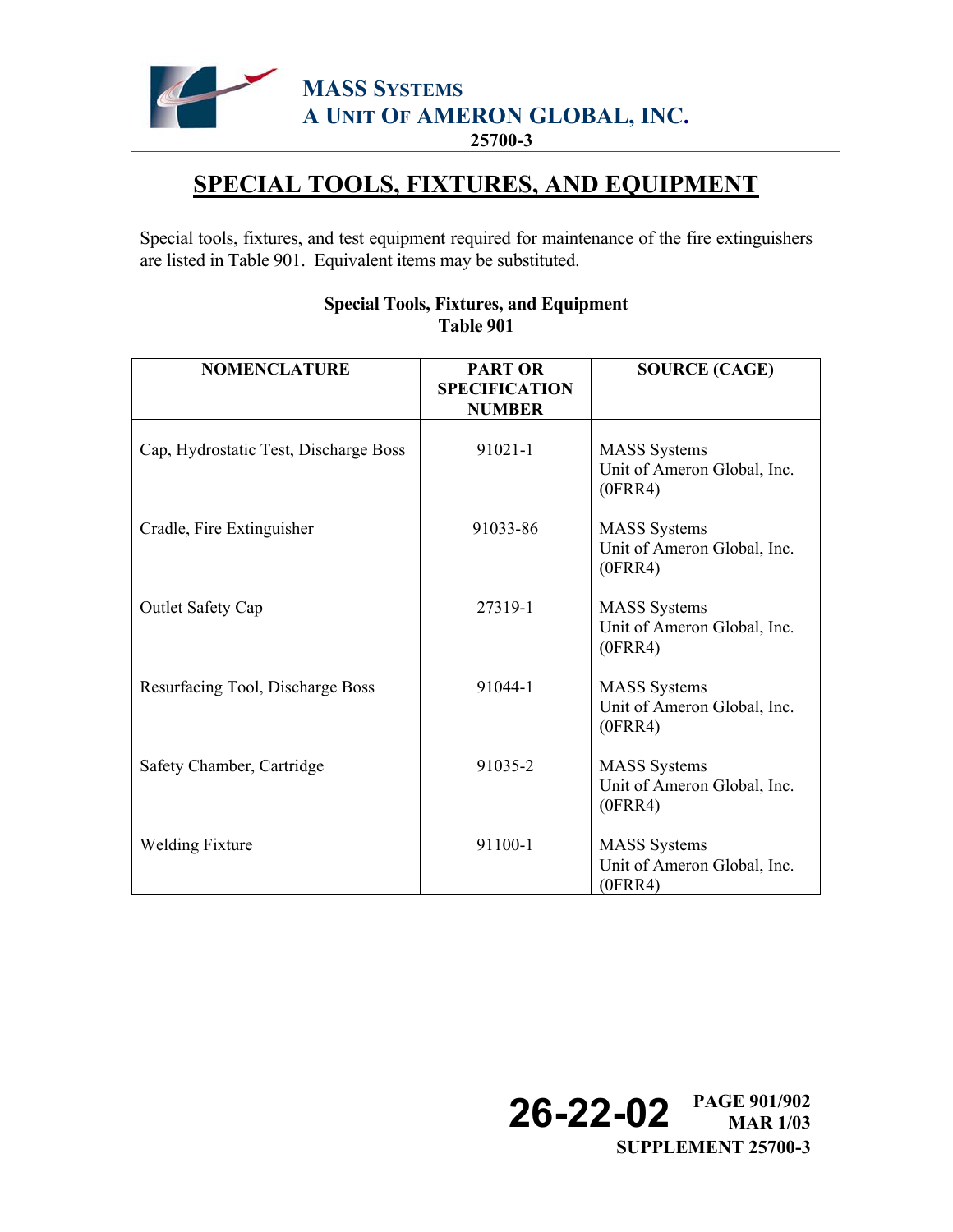

## **THIS PAGE INTENTIONALLY LEFT BLANK**

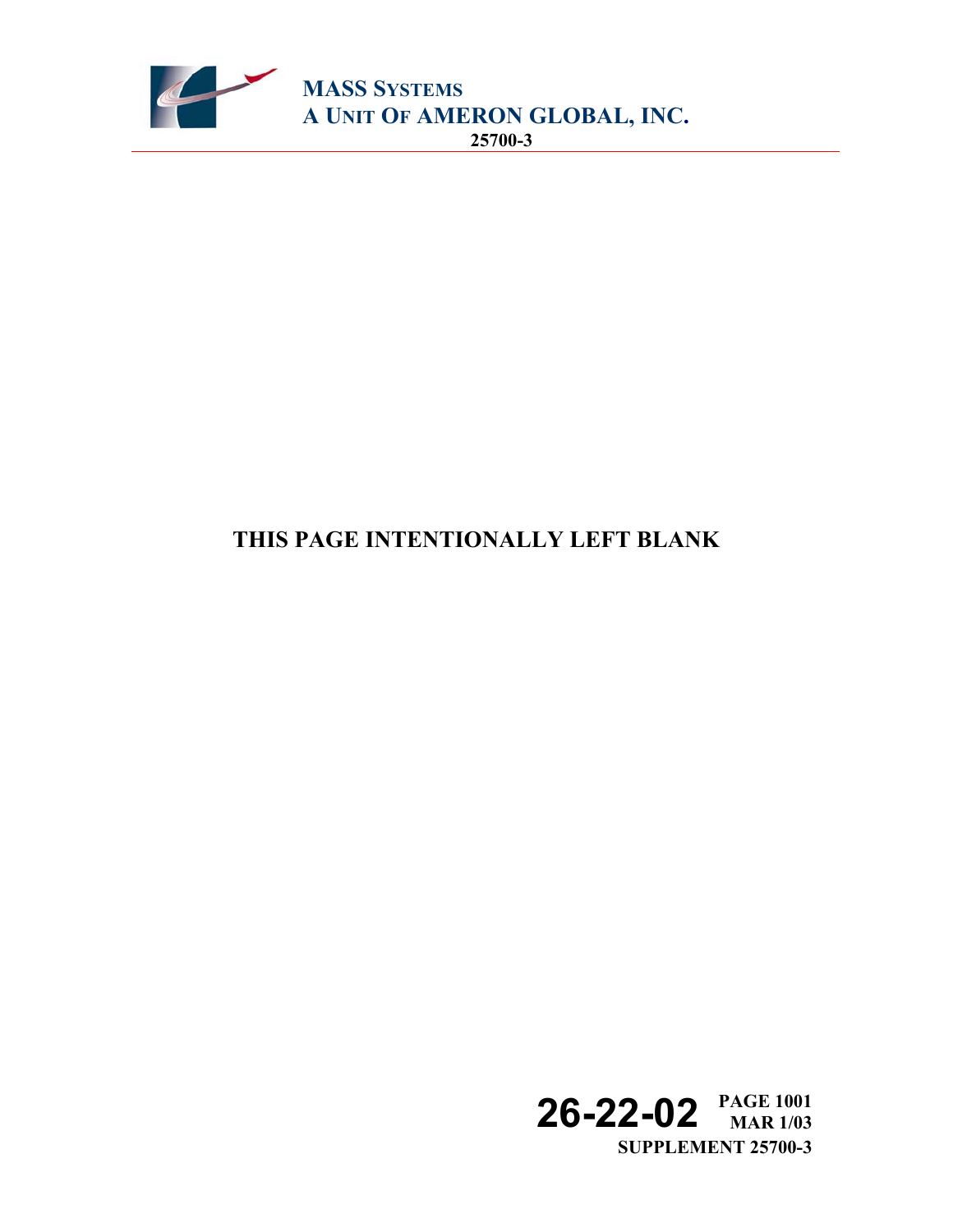

**25700-3**

**ILLUSTRATED PARTS LIST**



#### **IPL FIGURE 1. FIRE EXTINGUISHER EXPLODED VIEW**

**26-22-02 PAGE 1002 MAR 1/03 SUPPLEMENT 25700-3**